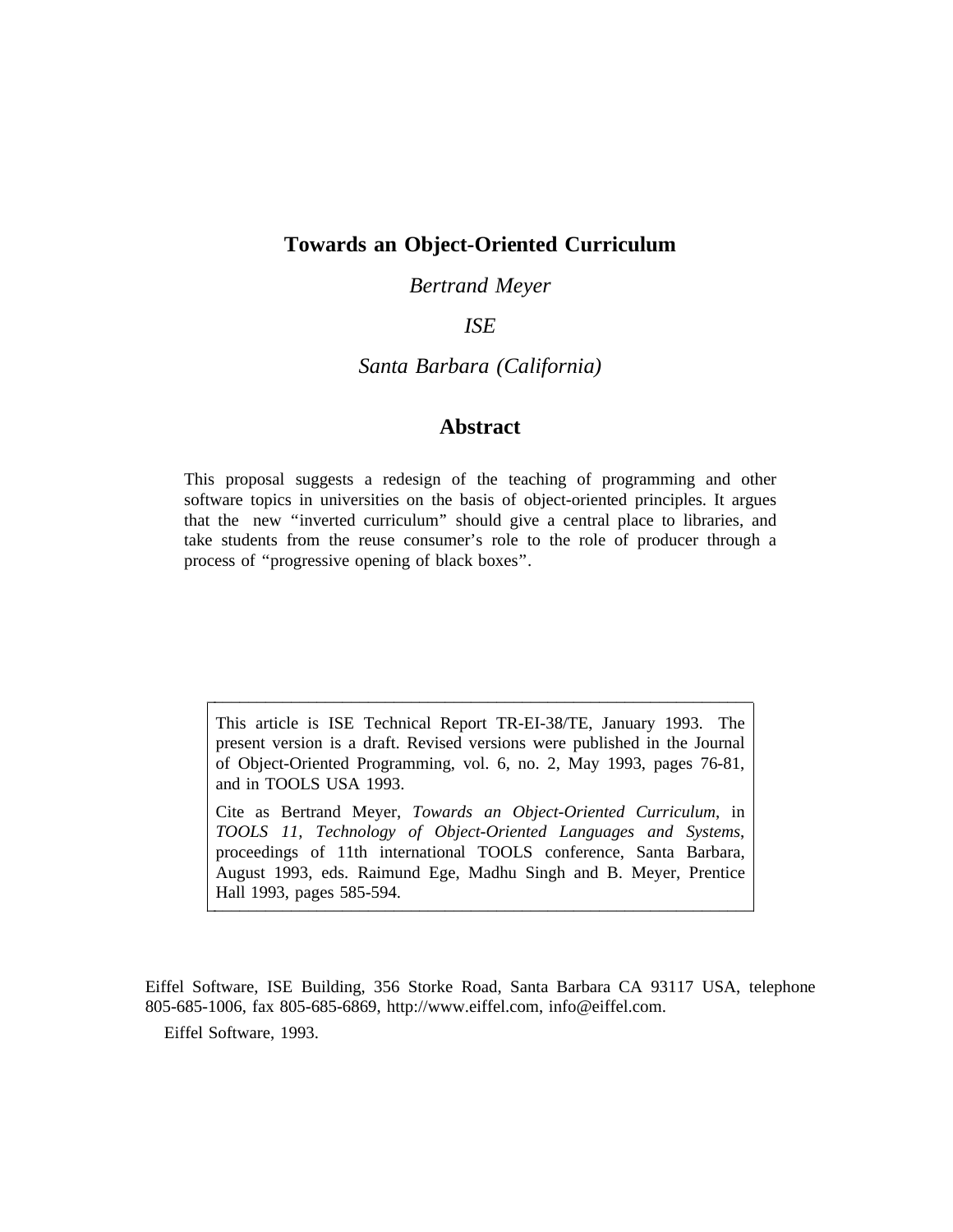### TOWARDS AND OBJECT-ORIENTED CURRICULUM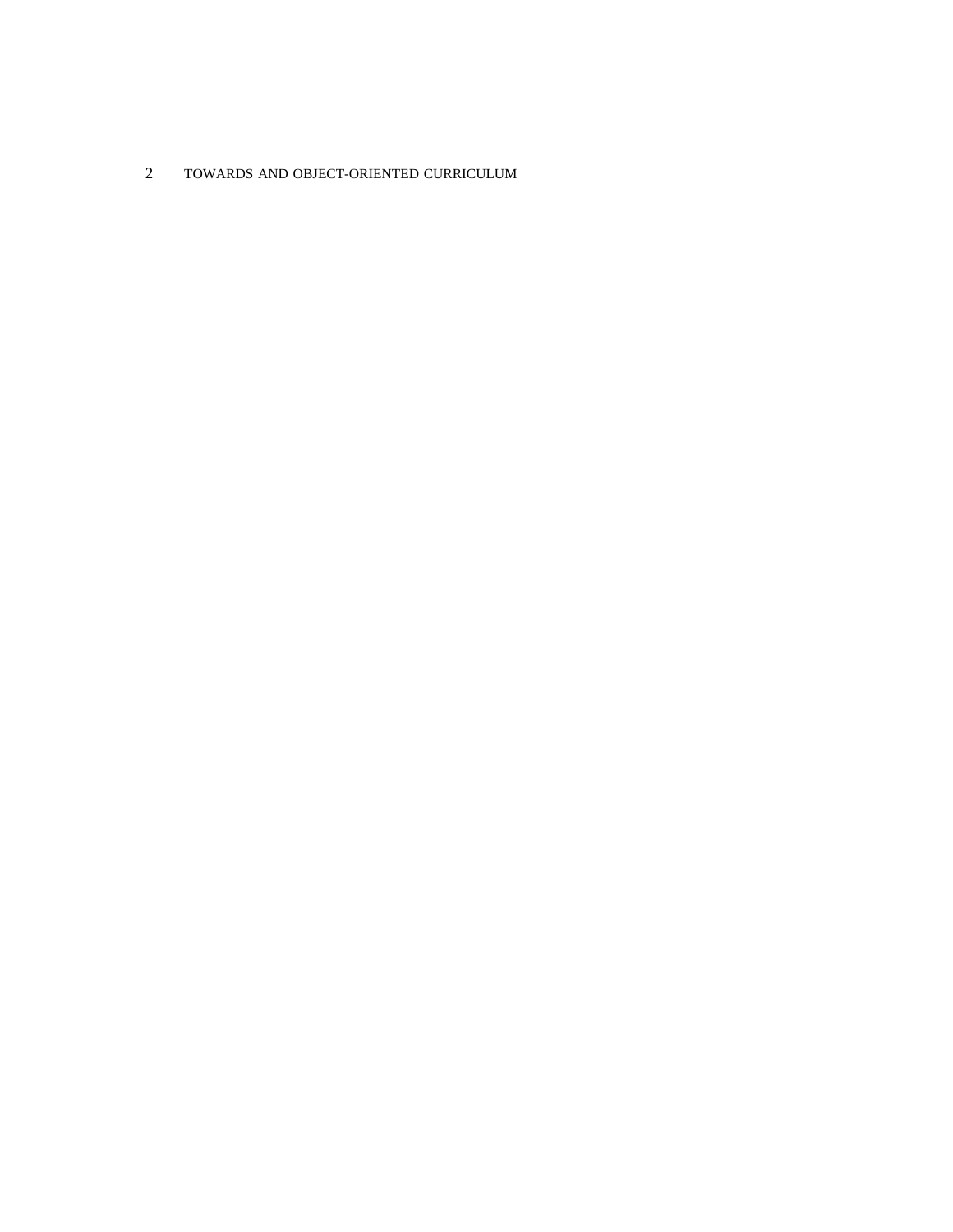# **Towards an Object-Oriented Curriculum**

# **N 1 INTRODUCTIO**

A s the software community recognizes the value of the object-oriented approach, the question increasingly arises of when, where and how to include object-oriented concepts, languages and t ools in a software curriculum – university, college or even high school.

This article proposes a coordinated approach to structuring such a curriculum, based on s ystematic reliance on the best aspects of the object-oriented method. It suggests a radical *p rogressive opening of black boxes*, also known as the ''inverted curriculum'' and based on the departure from the traditional methods of teaching programming, design and analysis: the systematic use of object-oriented libraries of reusable components. It also offers ideas for u niversity departments that are in search of ambitious, multi-year federating projects.

Although the discussion will mostly address the question of academic education, some of i t is also applicable to courses taught to professionals, either in public seminars or as part of an in-company training plan.

# **2 WHEN?**

#### **Start early**

T he earlier the better. The object-oriented method provides an excellent intellectual discipline; s tudents; you should teach it as the first approach to software development. Beginning if you agree with its goals and techniques, there is no reason to delay bringing it to your students react favorably to object-oriented teaching, not just because it is trendy, but because t he method is clear and effective.

This strategy is preferable to a more conservative one whereby you would teach an older method first, then unteach it in order to introduce object-oriented thinking. If you think objecto riented development is the right way to go, there is no reason to delay.

' Teachers sometimes have a (usually unconscious) tendency to apply the biologists d ictum that in human evolution ontogeny (the story of the individual) repeats phylogeny (the story of the species): a human embryo, at various stages of its development, vaguely looks like a frog, a pig etc. Transposed to education, this means that a teacher who first learned Algol, h is students through the same path. (If Algol is the frog, structured design must be the pig.) then went on to structured design and finally discovered object orientation may want to take There is little justification for such an approach which, transposed to elementary education, w ould mean that students first learn to count in Roman numerals, only later to be introduced to more advanced "methodologies" such as Arabic numerals. If you think you know what the r ight approach is, teach it first.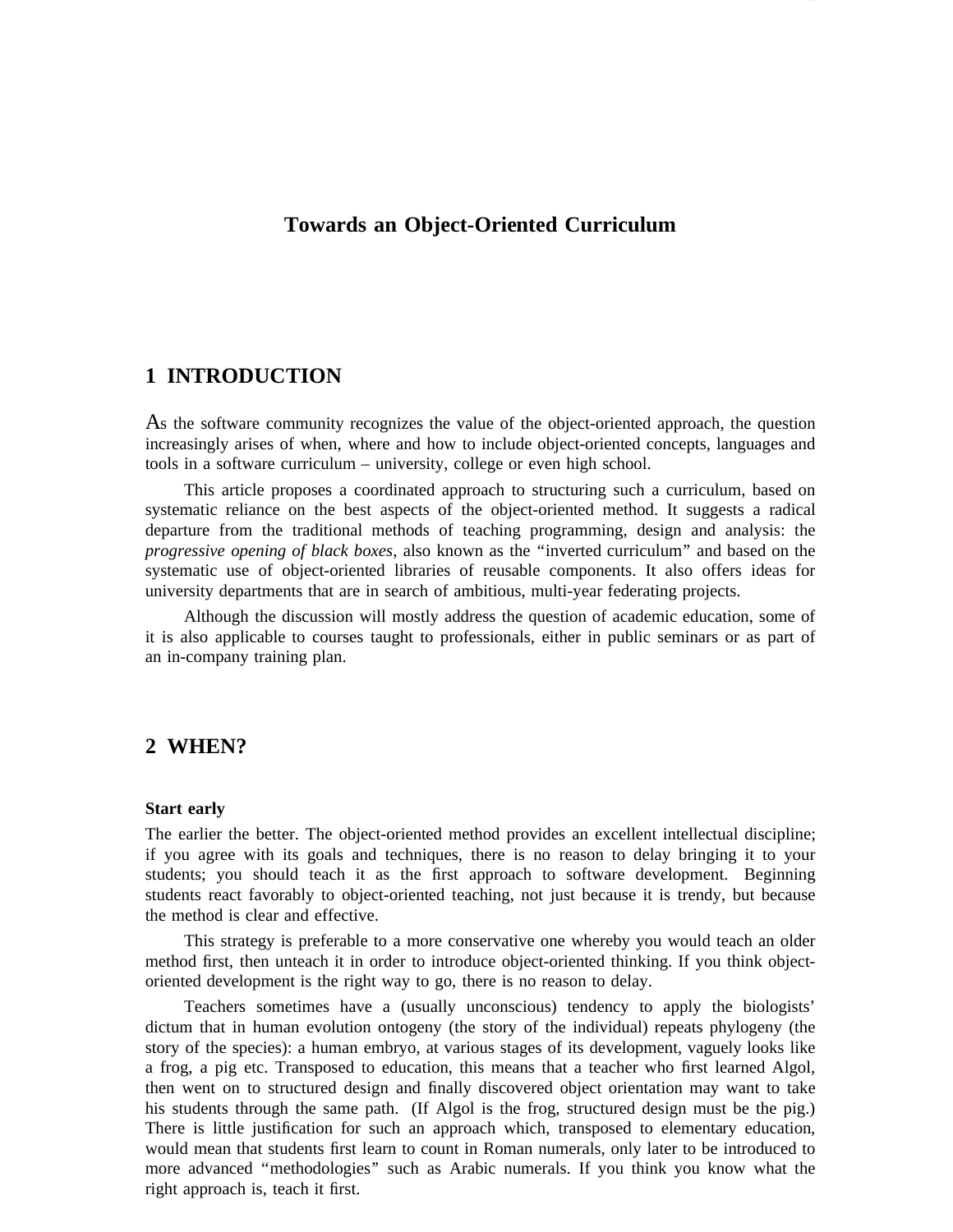### **Paving the way for other approaches**

O ne of the reasons for recommending (without fear of fanaticism or narrow-mindedness) the i s so general, it prepares students for the later introduction of other paradigms such as logic use of object orientation as the first method that students will learn is that, because the method and functional programming – which should be part of any software engineer's culture. If your c urriculum calls for the teaching of traditional programming languages such as Fortran, Cobol m ethod will make it possible to use them in a safer and more reasoned way. or Pascal, it is also preferable to introduce these later, as knowledge of the object-oriented

The object-oriented method is also good preparation for a topic which will become an e ver more prevalent part of software education programs: formal approaches to software specification, construction and verification. The use of assertions and more generally of the D esign by Contract approach [7] is, in my experience, an effective way to raise the students' awareness of the need for a sound, systematic, implementation-independent and at least p artially formal characterization of software elements. Premature exposure to the full c ause rejection; even if this does not occur, students are unlikely to appreciate the merits of machinery of a formal specification method such as Z or VDM may overwhelm students and s oftware construction with Design by Contract enables students to start producing real software formality until they have had significant software development experience. Object-oriented and at the same time to gain a gentle, progressive exposure to formality. Some recent d evelopments in the area of object-oriented formal specification, such as Object-Z [2], may ease that transition by providing a natural bridge between the two areas.

#### **A caveat**

As you will probably have noted by yourself, the use of the object-oriented method for l anguage and an environment which fully support the paradigm, and are not encumbered by introductory programming, recommended above, only makes sense if you can rely on a remnants from the past. In particular, "hybrid" approaches (based on object-oriented e xtensions of older languages) are unsuitable for beginning students.

Opening a C++ textbook at almost any page will provide ample evidence of this i nadequacy. Here is a short extract from one of the best current C++ books [10], showing some typical code:

\_\_\_\_\_\_\_\_\_\_\_\_\_\_\_\_\_\_\_\_\_\_\_\_\_\_\_\_\_\_\_\_\_\_\_\_\_\_\_\_\_\_\_\_\_\_\_\_\_\_\_\_\_\_

*c lass RPtr* (*t*) : *public RPtr*\_*base* { #*defineMakeRPtr* (*T*) *Counted \*ptr*; *public*: *RPtr*(*T*) () : *RPtr*\_*base*() { } *RPtr*(*T*) (*RPtr*(*T*)*& r*) : *RPtr*\_*base*(*r*) { } *RPtr*(*T*) (*T \*tp*) : *RPtr*\_*base* ((*Counted \**) *T*) { }  $\tilde{P}$ *RPtr* (*T*) ()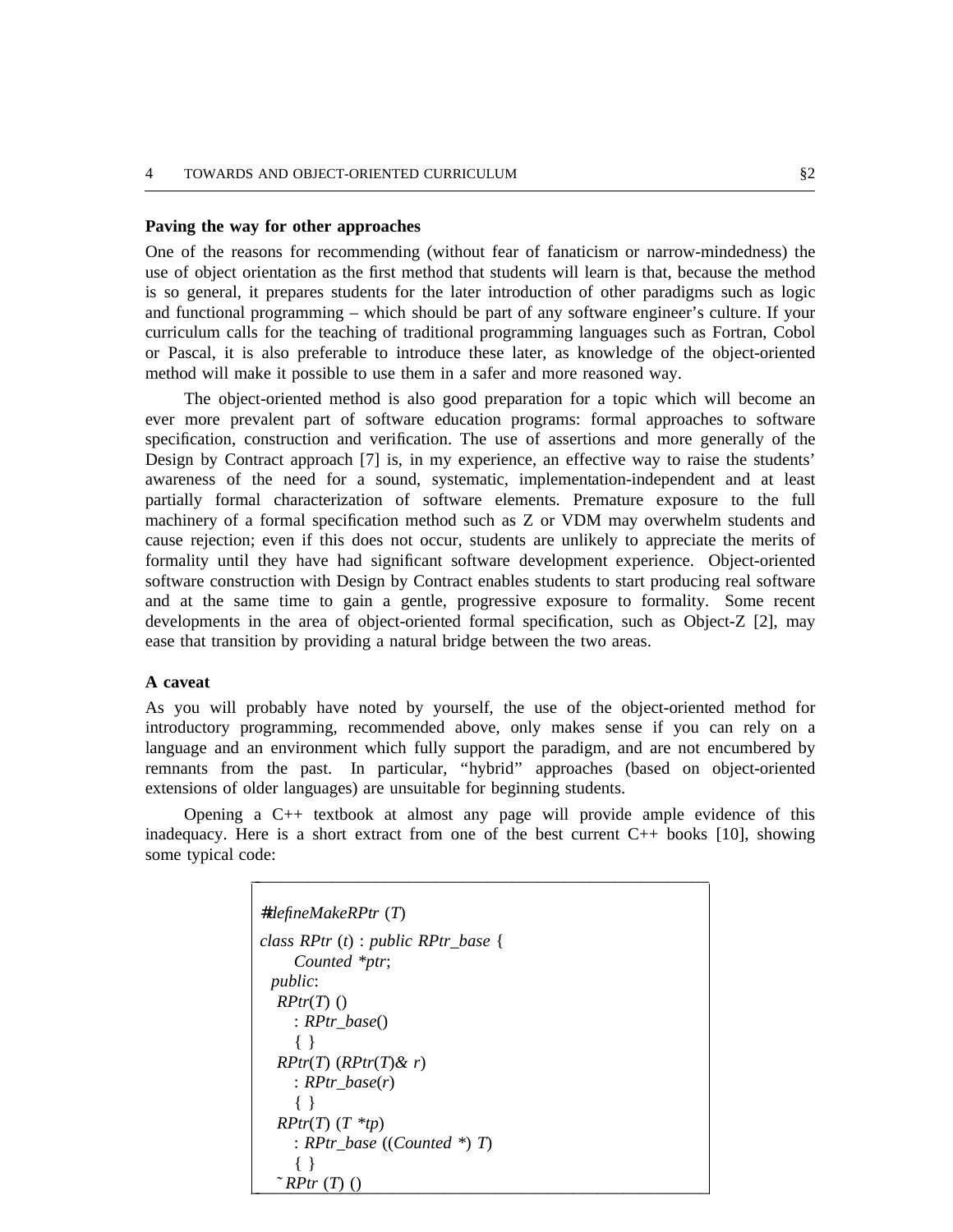```
R
Ptr(T)& operator=(RPtr(T)& r)
    { }
   R
Ptr(T)& operator=(T *tp)
     { *((RPtr_base *) this) = r; }
     { *((RPtr_base *) this) =
       (Counted *) tp; }
  T& operator *()
     { assert(ptr); return *((T *) ptr); }
  operator T *()
    { return (T *) ptr; }
  int operator !()
     { return !ptr; }
\frac{1}{2} };
```
\_\_\_\_\_\_\_\_\_\_\_\_\_\_\_\_\_\_\_\_\_\_\_\_\_\_\_\_\_\_\_\_\_\_\_\_\_\_\_\_\_\_\_\_\_\_\_\_\_\_\_\_\_\_

With this kind of notation, it is impossible to teach the concepts. Most of the time will be spent on notation: trying to explain the use of various special symbols such as {, }, &, \*, ~, #, ! and  $\lambda$ , going through the differences between  $\bullet$  and  $\rightarrow$ , or explaining the mysteries of bizarre constructions such as

*return*  $*(T*)$  *ptr*);

Just explaining why an array and a pointer have to be treated as the same notion  $-$  a central hardware architectures of the nineteen-sixties – would consume precious time and energy, property of C-based languages, having its roots in obscure optimization techniques for which will not be available for teaching the concepts of software design. More generally, s tudents would be encouraged, at the very beginning of their training, to reason in terms of m uch of their time, if they eventually produce any compilable program, chasing various low-level mechanisms – addresses, pointers, memory, signals. They would inevitably spend d isaster. damaging bugs. The approach would leave the students perplexed and might well end up in

In contrast, an introductory course must focus on the essential concepts and techniques, s upport these principles; in fact there must be a one-to-one correspondence between the and present the students with a clear, coherent set of principles. The notation must directly language and the method. The language must help the students, not confuse them.

So even teachers who believe in hybrid approaches should not use such a notation for a pproach (such as Pascal, the traditional choice of most computer science departments for introductory teaching. If your preference is indeed for hybrids, use a more conservative introductory teaching) for the first courses, and introduce the object-oriented method, with your f avorite language and tools, in later courses. The initial notations taught to students use must always be simple and consistent.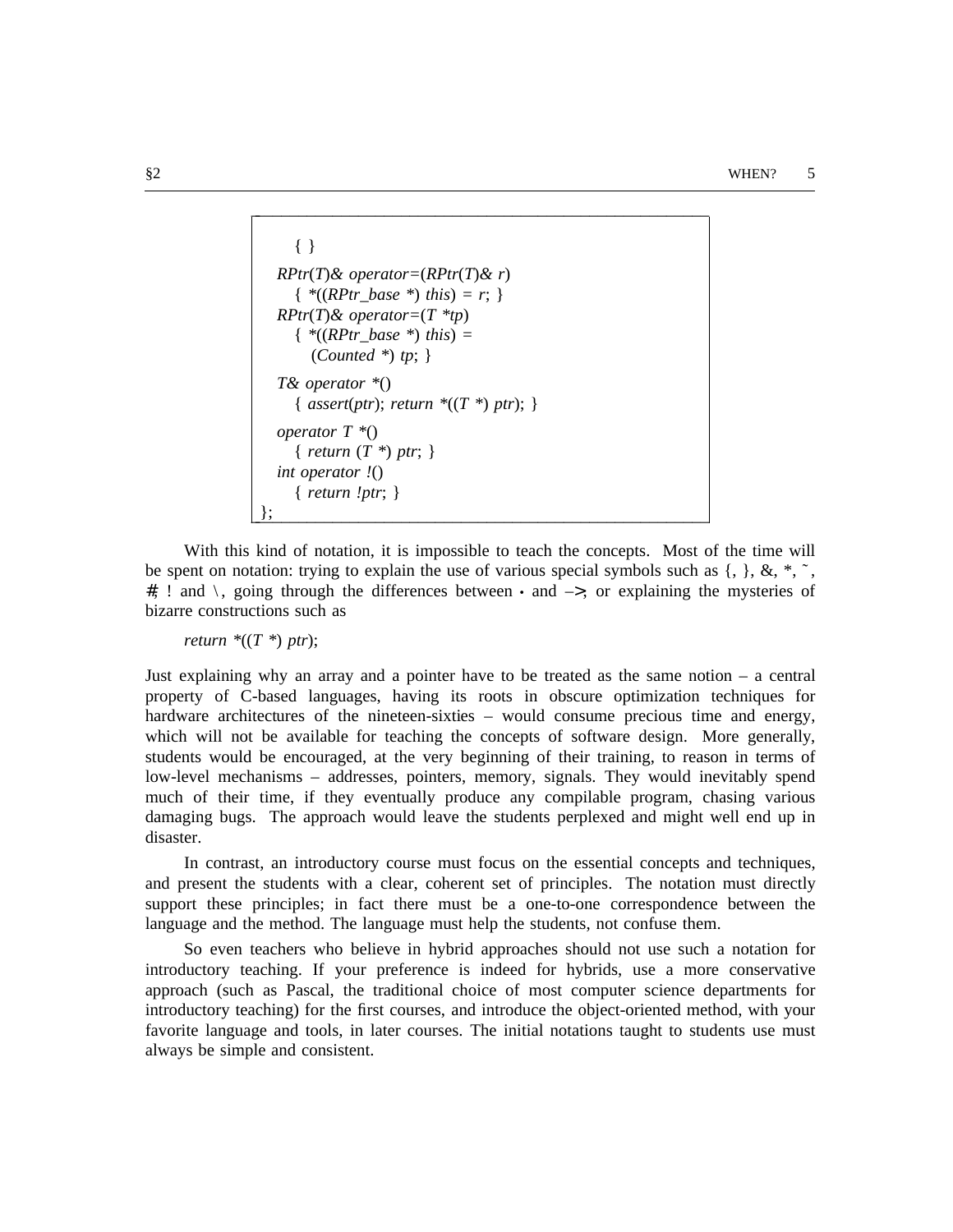# **3 WHERE?**

B eyond introductory courses, the object-oriented method can play a role at many stages of a software curriculum. Let us review the corresponding uses.

#### **T erminology**

The organization of higher education differs widely among countries. To avoid any confusion we must first decide on a reasonably universal terminology to denote the various levels of s tudy. Here is some attempt at common ground:

- High school (US), lyce, Gymnasium, called secondary education below.
- First few years of university or equivalent: this is called "undergraduate studies" in the US and other Anglo-Saxon countries (*Gakubu* in Japan). In France and countries i nfluenced by the French system it corresponds to either the combination of *classes* c ycles of universities. In the German system it is the *Grundstudium*. The term *prparatoires* with the first two years of engineering schools, or to the first and second ''undergraduate'' will be retained below.
- Finally for the later years, leading to advanced degrees, we can use the US term "graduate". (The rough equivalents are "postgraduate" in the UK; third cycle, DEA, D ESS, options of engineering schools in France; *Hauptstudium* in Germany; *Daigakuin* in Japan.)

#### **S econdary and undergraduate studies**

At the secondary or undergraduate level the object-oriented method can play a central role, as noted above, in an introductory programming course.

The method can of course help for many other courses. We may distinguish here between courses which can be entirely taught in an object-oriented way, and those which will b enefit from some partial use of object-oriented ideas.

In the first category, we find the following courses (or their equivalents), which may be b ased on a fully object-oriented approach:

- Data structures and algorithms. Here the techniques of Design by Contract are fundamental: characterizing routines by assertions, specifying data structures with class i nvariants, associating loop variants and invariants with algorithms. In addition, an n innovative and powerful way to organize such a course is to design it around a e xisting **library** of software components from an existing object-oriented environment. Then instead of starting from scratch students can learn by imitation and improvement. ( More on this topic below.)
- Software engineering. The object-oriented method provides the best framework I know to introduce students to the challenges of industrial, multi-person software d evelopment, and to evaluate the benefits and limitations of project management o ther techniques which the software engineering literature discusses (along with object techniques, software metrics, software economics, development environments and the orientation) as answers to this challenge.
- Analysis and design. Clearly this can be taught in a fully object-oriented way; again Design by Contract is central. It is essential here to avoid the disastrous pitfalls of e arlier methods, which presented analysis and design as the ''noble'' activities of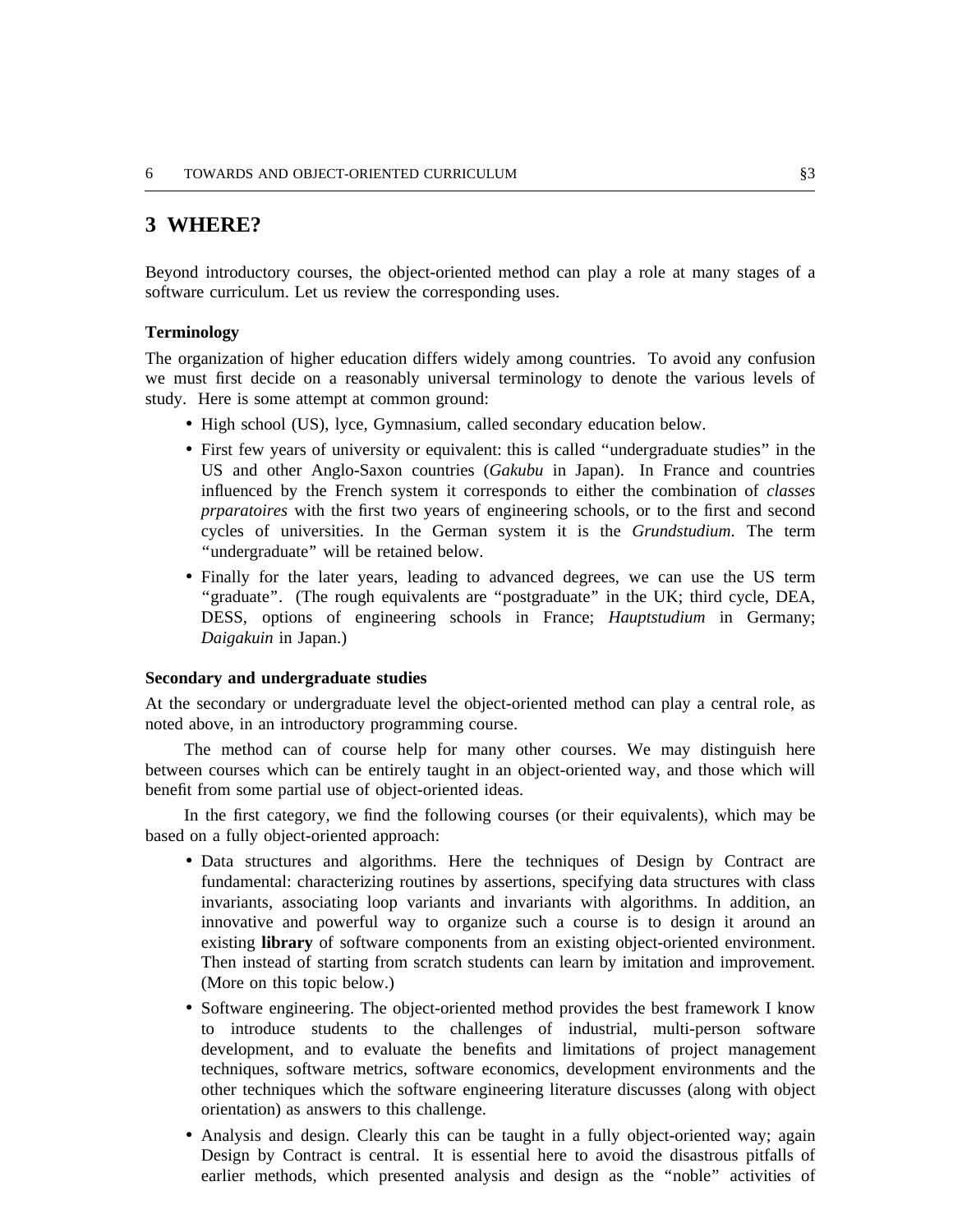l evel part. Object-oriented technology makes it possible to have a much more seamless system development, maintaining a wide gap with implementation, viewed as the lowapproach, where the same concepts and notations are applied throughout the process; t his is especially true in the Eiffel method (as discussed below). The teaching of t ransition to implementation and maintenance. The work of Nerson [8, 9] and analysis and design should be consistent with this view, and emphasize the seamless Henderson-Sellers [3] is particularly useful to help achieve this objective.

- Introduction to graphics.
- Introduction to simulation.

In the second category – undergraduate courses which may benefit from heavier or lighter o f process, the message passing paradigm, and the importance of information hiding, clearly object doses – we may note: operating systems (where the method helps understand the notion a rchitectures); introduction to formal methods (as noted above); functional programming; logic defined interfaces and limited communication channels in the design of proper system a rtificial intelligence (where inheritance is a key concept for knowledge representation); programming (where the connection with assertions should be emphasized); introduction to a discussion of object-oriented databases). databases (which should reserve a central place to the notion of abstract data type, and include

Even computer architecture courses are not immune from the influence of object-oriented ideas, as concepts of modularity, information hiding and assertions can serve to present the t opic in a clear and convincing manner.

### **Graduate courses**

A t the graduate level, many object-oriented courses and seminars are possible, covering all the areas to which researchers and advanced developers are currently applying their efforts: c oncurrency, distributed systems, persistence, databases, formal specifications, advanced analysis and design methods, configuration management, distributed project management, p rogram verification.

### **Towards a complete object-oriented curriculum**

This incomplete list shows the method as being so ubiquitous that it would make sense to d esign an entire software curriculum around it. I do not know any such complete curriculum yet, although some encouraging partial attempts are in progress (Universit de Nantes, Universit d e Nice, Carleton University, University of Technology Sydney). No doubt in the years to come someone will jump and convince the management of some university to go all the way.

# **4 HOW?**

Not only does object-orientation affect what can be taught to students of software topics; the d iscussions with university professors as well as on my own experience.method also suggests new pedagogical techniques. Here are a few suggestions, based on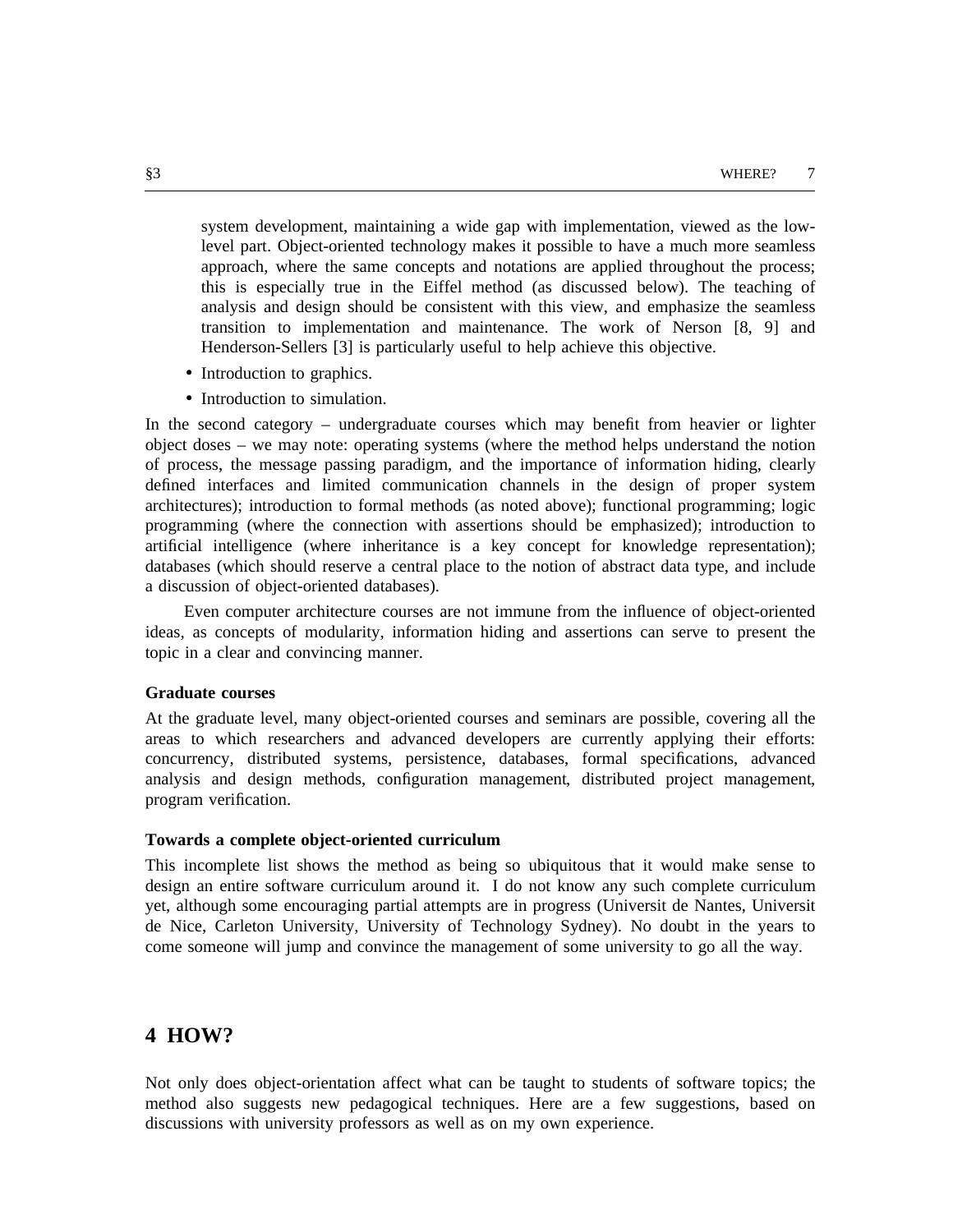#### **Progressively opening the black boxes**

It was mentioned above that that an object-oriented course on data structures and algorithms a ctually be applied to courses on introductory programming and many other subjects. could be organized around a library. This idea deserves further consideration, as it may

A frustrating aspect of many courses is that teachers can only give introductory examples a nd exercises, so that students do not get to work on really interesting applications. One can only get so much excitement out of computing the first 25 Fibonacci numbers, or replacing all o ccurrences of a word by another in a text – two typical exercises in an elementary programming course.

With the object-oriented method, a good object-oriented environment and, most t he libraries early in the process. In this capacity students are just reuse consumers, and use the importantly, good libraries, a less traditional strategy is possible if you give students access to library components as black boxes in the sense defined above; this assumes that proper t echniques are available for describing component usage without showing the components' internals.

With this technique students can start building meaningful applications early: their task is merely to combine existing components and assemble them into systems. In many respects this i s a better introduction to the challenges and rewards of software development than the toy examples that have been the traditional mainstay of introductory courses.

Almost on day one of the course, the students will be able to produce impressive l ines – enough to call a pre-built application, and produce striking results (devised by someone applications by reusing existing software. Their first assignment may involve writing just a few e else!). Then they are invited to take the components making up the application and recombin t hem in different ways so as to produce variants of the application, or apply them to new uses.

This black-box use of pre-existing components is only the first step. As students p rogress, a process of **progressive opening of the black boxes** will take place. The students s pecify the order in which the components are to be thus examined. are encouraged to start looking into the components themselves. The teacher may wish to

Initially the purpose of this progressive opening is simply to let students understand the c omponents, which provide models of good object-oriented designs. Then little by little the m odifying the copies, or by using the inheritance mechanism, whose very purpose is indeed to students are induced to adapt the components to new purposes – either by copying them and support a combination of reuse and adaptation. In the process the need for new software e lements will most likely arise, so the students will start writing their own classes; they only - do so after having had extensive exposure to the best possible examples of quality object o riented software – library classes.

For this process to work, good abstraction facilities must be present, making it possible to understand the essentials of a component without understanding all of it. The notion of **s hort form** of a class, as present in Eiffel [5, 6], supports this idea: a short form (which can be produced by tools of the environment) is an abstracted version of the class, revealing only t he specification of the class, that is to say the properties which can be used explicitly by client i mplementation properties. After students have seen and understood the short form, they may classes. The short form lists the exported features with their assertions, but hides selectively explore the internals of the class – again under the guidance of the instructor.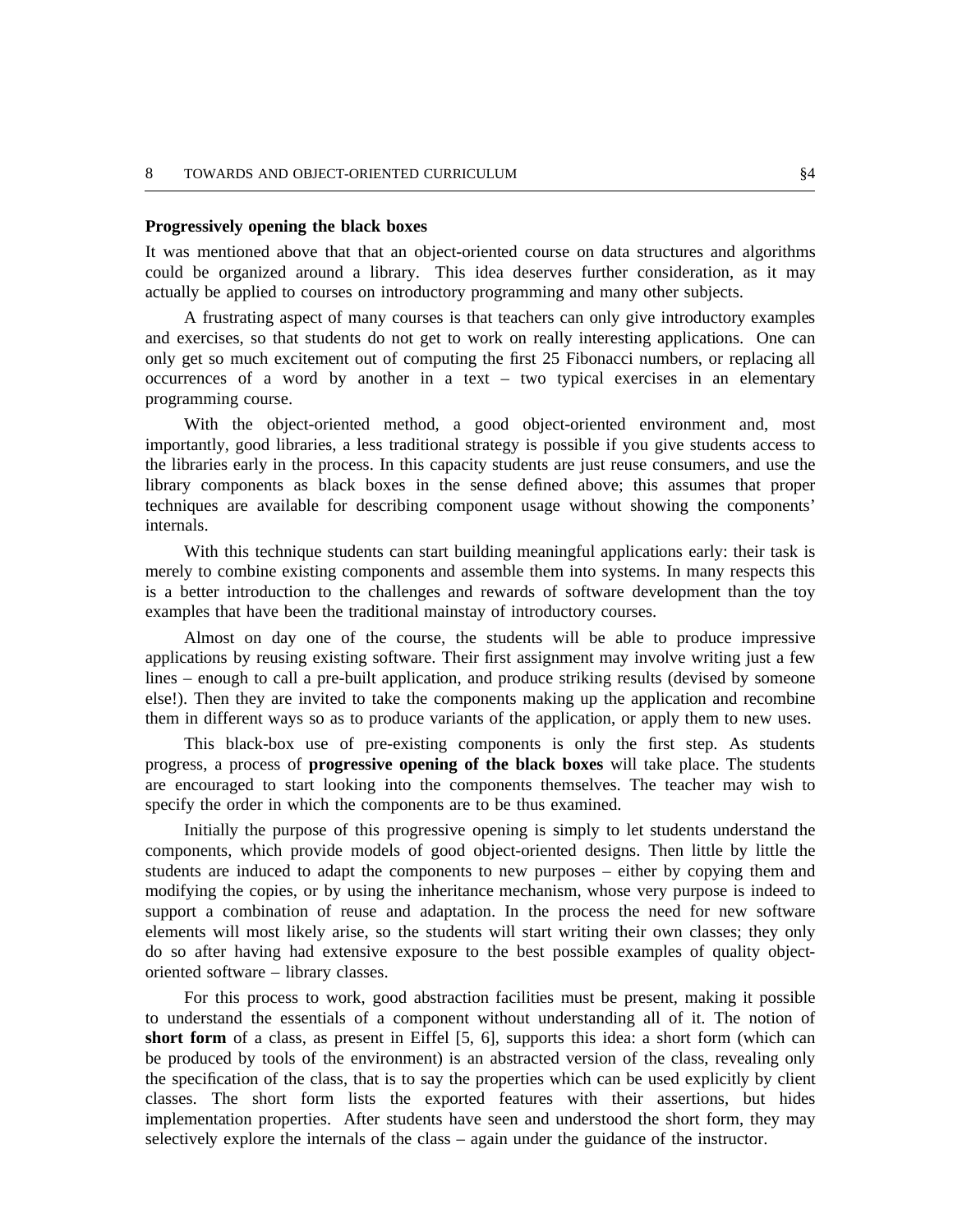### **Apprenticeship**

T he technique of progressive opening of black boxes is the application to software teaching of time-honored technique of apprenticeship: learning from the previous generation of master p ractitioners of your chosen craft, and once you have understood their techniques trying to do better if you can. For lack of available masters, one-on-one apprenticeship is necessarily of l imited applicability; but here we do not need the masters themselves, just the results of their work, made available as reusable components.

This approach is the continuation of a trend that has influenced the teaching of some topics in software education before object orientation became widely popular. The evolution of t he standard Compiler Construction course of computer science departments is a good example. In the seventies and early eighties, the typical term project for such a course was the w riting of a complete compiler or interpreter from scratch. In practice, because the front-end t tasks of compiler construction, lexical analysis and parsing, require significant developmen e ffort, the project could only be a compiler or interpreter for a very small toy language. Then tools for lexical analysis and parsing (such as Lex and Yacc on Unix) became widely available a nd started to be used more and more frequently for course projects; this made it possible to s spend less time on these front-end tasks, and to include work on the more challenging aspect o f compiler construction, such as code generation. The approach outlined above may be viewed as the generalization of this trend.

#### **T he inverted curriculum**

The pedagogical technique of progressive opening of the black boxes has an interesting n analogy in a neighboring discipline – electrical engineering. There has been much talk i r ecent years, in electrical engineering circles, of an educational policy known as the inverted ( field theory, then circuit theory, power, device physics, control theory, digital systems, VLSI curriculum [1]. The proponents of this approach criticize the classical electronics curriculum o rder: design) as "reductionist" and suggest instead to use a more "systems-oriented" approach. In

- Digital systems, using VLSI and CAD.
- Feedback, concurrency, hardare verification.
- Linear systems and control.
- Power supply and transmission, impedance matching requirements.
- Device physics and technologies, using simulation and CAD techniques.

The ideas seem similar: rather than repeating phylogeny, start by giving students a user's view o f the highest-level concepts and techniques that are actually applied in the most advanced industrial environments, then, little by little, unveil the underlying principles.

#### **A long-term policy**

The ''progressive opening'' approach has an interesting variant applicable by professors who are in a position to define a multi-year educational strategy. This variant is relevant for c ourses on application-oriented topics such as operating systems, graphics, compiler construction or artificial intelligence.

To teach such an application area, it is interesting to have the students build a system by successive enhancement and generalization, each year's class taking over the collective product o f the previous year and trying to build on it. This method has some obvious drawbacks for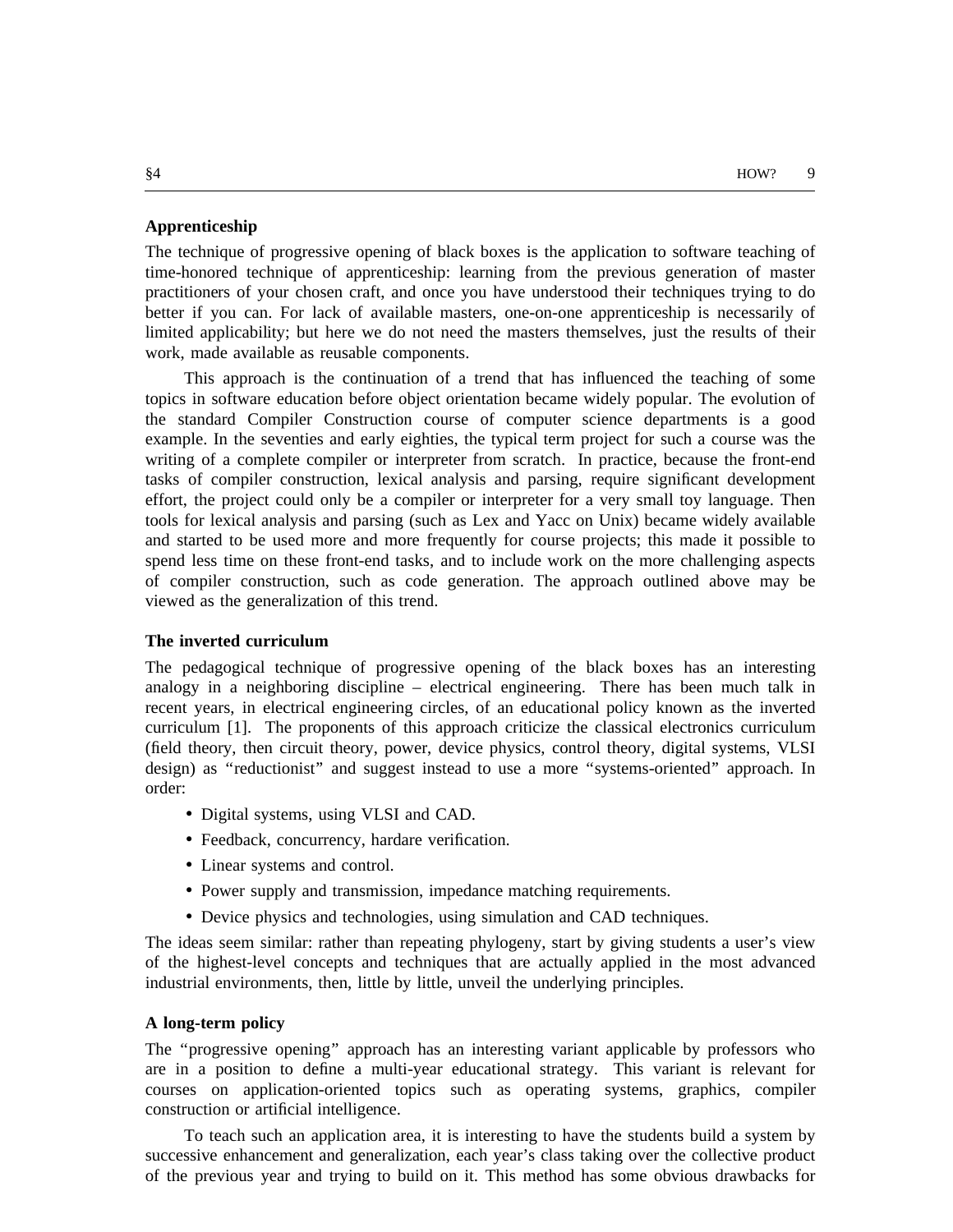the first class (which collectively serves as advanceman for future generations, and will not s ystematic way. But on paper at least it is an attractive idea. There hardly seems to be a better enjoy the same reuse benefits), and I must confess I have not yet seen it applied in a e xtendible software and the challenge of improving on someone else's work. way of letting the students weigh the advantages and difficulties of reuse, the need for building

The experience will prepare them for the reality of software development in their future c ompany, where chances are they will be asked to perform maintenance work on an existing system long before they are asked to develop a brand new system of their own.

A practical note is in order here. Even if the context does not permit such a multi-year . strategy, instructors in charge of software education should try to avoid a standard pitfall M any undergraduate curricula include a ''software engineering'' course, which often devotes a key role to a software project to be carried out by the students, often in groups. Such project w ork is necessary, but often often disappointing because of the time limitations stemming from its inclusion in a one-trimester or one-semester course. If the academic administration can at a ll be convinced, it is much preferable to run such a project over an entire schoolyear (even the total amount of allocated work is the same). Trimester projects, in particular, border on the a bsurd; they either stop at the analysis or design stage, or result in a rush over the last few – weeks to code at any cost and using any technique that will produce a running program o ften defeating the very purpose of software engineering education. It is desirable to have a little more time on your hands, so as to let the students appreciate the depth of the issues i nvolved in building serious software. A year-long project, whether or not it is part of a t he typical curriculum than the standard trimester or semester course, but well worth the fight. longer-term policy as suggested above, favors this process. It is a little more difficult to fit into

## **5 AN OBJECT-ORIENTED PLAN**

T he idea of a long-term teaching strategy based on reuse, as well as the earlier suggestion of c oncept which goes beyond the scope of software education to encompass research and organizing an entire curriculum around object-oriented concepts, may lead to a more ambitious development. Although this concept will be appealing to certain institutions only, it is worth s ome thought.

This discussion applies to a university department (computing science, information systems or equivalent) which is in search of a long-term unifying project – the kind of project t hat produces better teaching, development of new courses, faculty research, sources of a nd government grants. Many a now well-respected department originally ''put itself on the publication, PhD theses, Master's theses, undergraduate projects, collaborations with industry map'' through such a collective multi-year effort.

The object-oriented method provides a natural basis for such an endeavor. The focus of a vailable from companies) but **libraries**. What object-oriented technology needs most to the work will not be compilers, interpreters and development tools (which may already be - progress today is application libraries (also called domain libraries). With a good object o riented environment, as already noted, will come general-purpose libraries covering such universal needs as the fundamental data structures and algorithms of computing science, g raphics, user interface design, parsing. This leaves open entire application domains – from financial software to signal analysis, computer-aided design and many others – in which the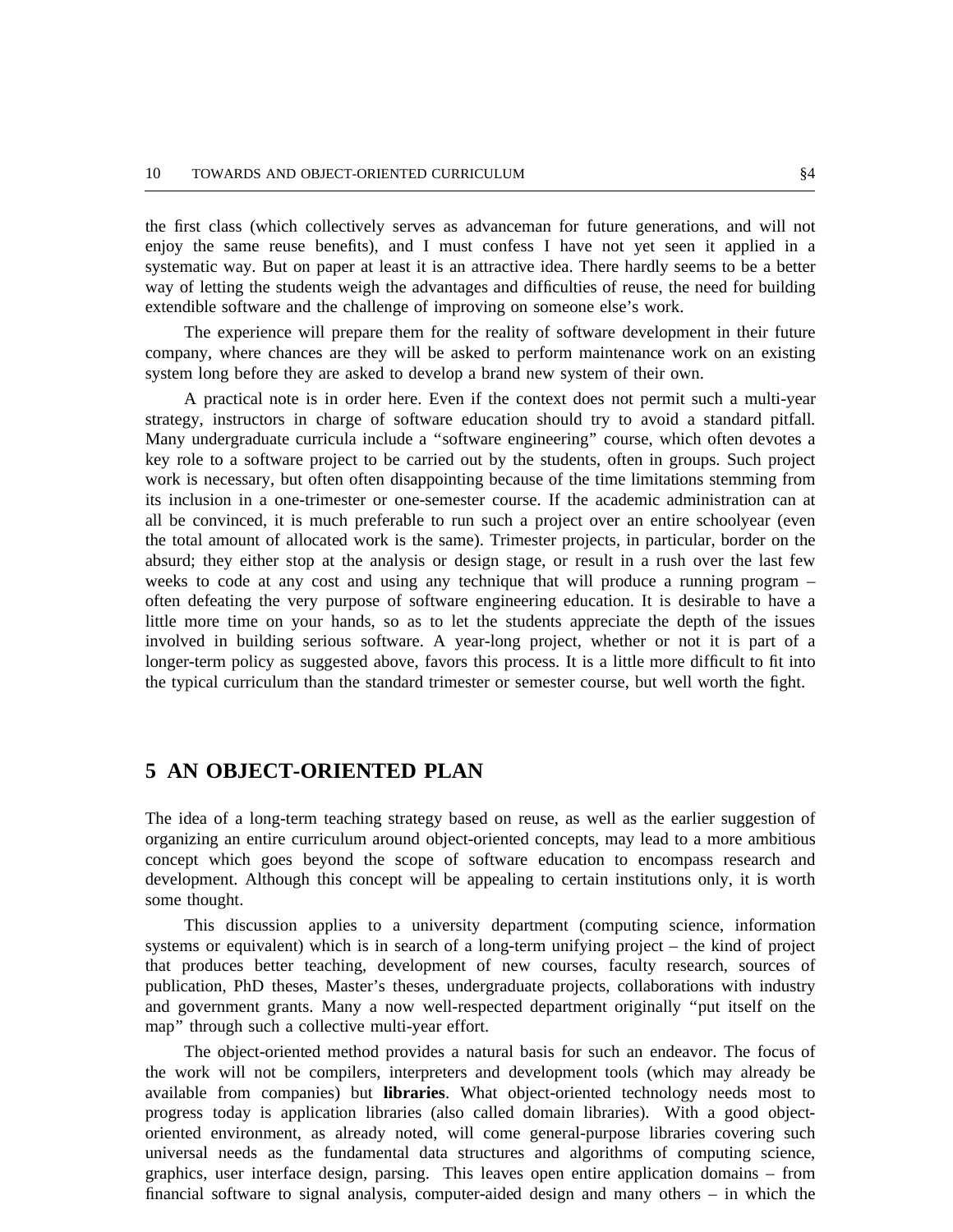need for quality software components is crying.

The choice of such a library development project as a unifying effort for a university department presents several advantages:

- Even though such an effort is a long-term pursuit, partial results can start to appear a re reasonably complete, distributing them may damage your reputation more than it early. Compilers and other tools tend to be of the all-or-nothing category: until they c an render tremendous services to their users, and attract favorable attention. helps it. With libraries, this is not the case: just a dozen or two quality reusable classes
- Because an ambitious library is a large project, there is room for many people to contribute, from advanced undergraduates to PhD candidates, researchers and p rofessors. This assumes of course that the application domain and the breadth of the library's coverage have been chosen judiciously so as to match the size of the a vailable resources in people, equipment and funds.
- Talking about resources, such a project may start with relatively limited means but is a prime candidate to attract the attention of funding agencies. It also offers prospects of f unding by industry if the application domain is one which is of direct interest to companies.
- Building good libraries is a technically exciting task, which raises new scientific p ublications, not just software. challenges, so that the output of a successful project may include theses and

The intellectual challenges are of two kinds. First the construction of reusable e components is one of the most interesting and difficult problems of softwar e ngineering, for which the method brings some help but certainly does not answer all a pplication domain, requiring a long-term effort at classifying the known concepts in questions. Second, any successful application library must rest on a *taxonomy* of the that area. As is well known in the natural sciences since the work of Linnus and B uffon, classification is the first step towards understanding. Developed for a new application area, such an effort (known as **domain analysis**) raises new and interesting p roblems.

- The last comment suggests the possibility of inter-disciplinary cooperation with researchers whose specialty is in the application domain rather than in software e ngineeering.
- Cooperation should begin with people working in neighboring fields. Many universities have two groups pursuing teaching and research in software issues, one (often "computing science") having more of an engineering and scientific background, . the other (often ''information systems'') more oriented towards business issues W hether these groups are administratively separate or part of the same structure – both cases are common – the project may appeal to both, and provides an opportunity for c ollaboration.
- Finally, a successful library providing components for an important application area will be widely used and bring much visibility to its originating institution.

I have no doubt that in the years to come a number of universities will seize on these ideas, O riented Text Processing Library'' will (with better names than these) bring to their and that the ''X University Reusable Financial Components'' or ''Y Polytechnic Object-W indow system achieved in earlier eras for their respective sponsors.institutions the modern equivalent of what UCSD Pascal, Waterloo Fortran and the MIT's X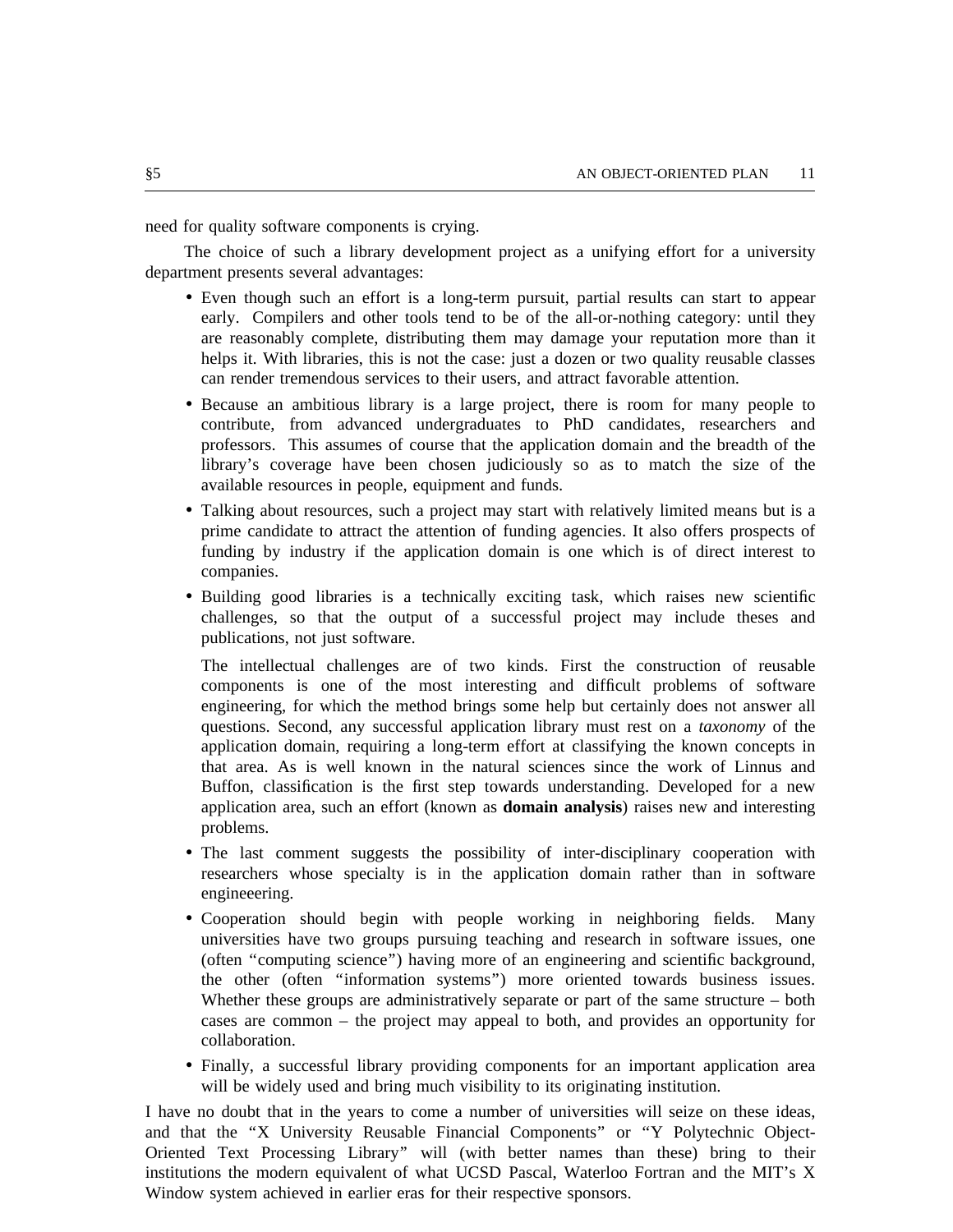# **6 THE ROLE OF EIFFEL**

It should be clear from the preceding discussions that Eiffel was designed as the vehicle for a new approach to teaching software, based on the ideas described above.

Here Eiffel denotes not just a programming language, but a methodology for software m aintenance), a set of methodological principles, libraries, and tools. It is particularly construction, based on a language (covering analysis and design as well as implementation and important to note that the approach is not just restricted to implementation, but covers the e ntire lifecycle and promotes a seamless approach to system development, meant to avoid the "impedance mismatches" between successive steps promoted by traditional approaches (and, r egrettably, by much of the recent work in object-oriented analysis). This makes it possible to attract and reconcile faculty and students from both of the two main sub-cultures of software e ngineering: computing science and information systems.

Of course Eiffel is meant for industrial development, not just teaching. But as a vehicle f or teaching, it presents a number of important properties:

- A generally recognized ''clean'' and consistent design.
- Coverage of many aspects of software development, from analysis to implementation and maintenance.
- Inclusion of many principles of modern software engineering.
- Use of assertions, disciplined exceptions, and systematic techniques of software construction (''Design by Contract'').
- Presence of carefully designed libraries covering many areas of computer science (data structures, graphics, user interfaces, language analysis), and serving as ready-made m odels for students, so as to support the apprenticeship process described above.
- Availability of source for the libraries, which is essential for the above ideas to be implemented successfully.
- Advanced tools, in particular in the area of graphical user interfaces.
- As noted above, a seamless approach making it possible to unite rather than separate the different steps and views of software construction.
- Existence of good textbooks (although more are needed).
- Widely available implementations, with cheap academic licenses.

Around 1975, the educational community switched worldwide to the use of Pascal as the v ehicle of choice to teach computing science. This move was not the result of industry demand: if anything, the industry would have suggested Fortran, Cobol or PL/I. It was not the r esult of a desire to adhere to ''standards'': the only languages to have been reasonably s standardized then were, apart from the ones just mentioned, Algol 60 and Algol 68. It wa s imply a realization, on the part of the academic community, that teaching must be done *right*, whatever the commercial pressures may be.

After playing its role admirably for some twenty years, Pascal is, in the mind of many educators, ready for retirement. As this article has shown, object-oriented technology, in its s erious variant, is ready to take its place. It is the ambition of Eiffel to serve as the primary tool for teaching programming and software engineering in a modern, user-friendly and s ystematic way, from the most elementary introduction to the most advanced courses. We feel that Eiffel in its current incarnation is ready to take that role.